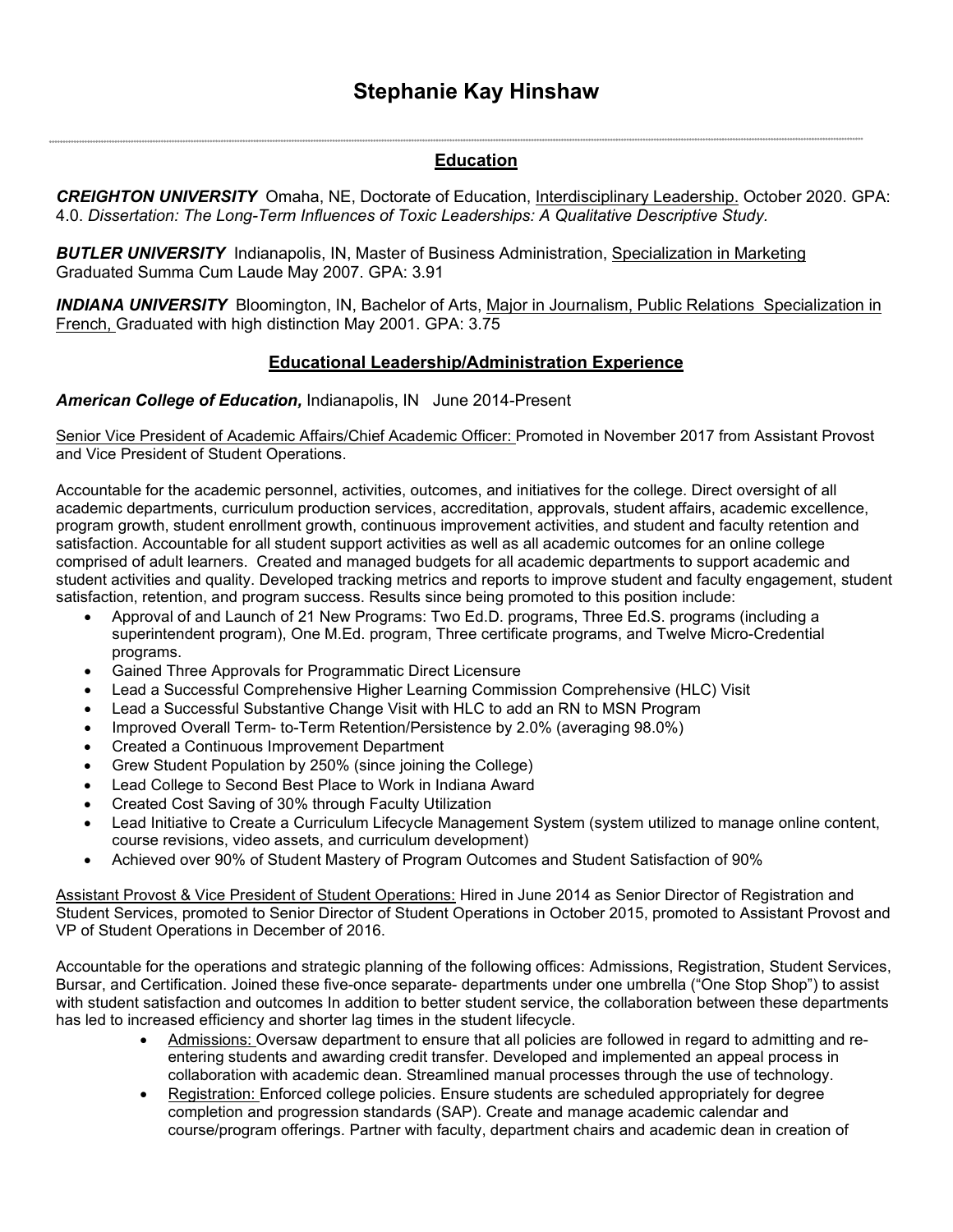appeal process, college policies, and catalog creation. Enhanced performance in team through streamlining processes, developing systems, and automating manual efforts.

- Student Services: Lead efforts for student retention, outreach strategies, student communication and student onboarding. Created an onboarding process that has resulted in higher retention of admitted students. Listened to student feedback regarding communication tools and implemented a plan to provide webinars and instructional videos for students in 2018.
- Bursar (function absorbed into Student Services Department): Ensured appropriate billing for student accounts. Ensure payments are made and ledgers are appropriately updated.
- Certification: Directly managed certification officer to ensure that we are in compliance with state requirements for licensure programs.

Accountable for new program rollout for the College, creation and production of College Catalog, Student Handbook, Course Inventory, Student Commons, and overall academic operations to assist the Provost/President. Utilized technology to streamline processes for academic outcome reporting and faculty qualification tracking for the College.

# *Orbis Education* Indianapolis, IN October 2012-June 2014

Director of Admissions Operations: Responsible for all centralized admissions efforts for accelerated online nursing programs. Accountable for staffing, strategy, and process execution for the front-line admissions representatives. Key accomplishments include: turning around an under-performing team to peak performing through increasing the number of qualified candidates in the pipeline for partner universities (Marian University, Northeastern University, Roseman University, Utica College, and Olivet Nazarene University). Assisted in development of centralized nursing admissions model that was implemented through the company. Introduced and managed a successful "online chat" strategy for company. Created a training program, plan, and tools for all admissions personnel.

# *Medtech College* Atlanta, GA & Indianapolis, IN August 2004-October 2012

Vice President of Admissions: Lead student recruitment efforts and activities for all Medtech Campuses, including enrollment, front desk, and re-entry efforts of all Medtech campuses. Responsible for 18% organic growth in 2011, a year when colleges averaged a 28% decrease in population. Lead team to zero net drop attrition each fall and spring semester through partnering with student services and faculty members in retention and re-entry efforts. Used a Multivariable test to develop a highly effective enrollment process (resulting in an inquiry to start of 12% average). Created training programs, policies, procedures, and recruitment materials for the college. Assisted in the hiring and development of Medtech leaders. Served as mentor, coach, and leader for Medtech Associates. Lead team in regulatory excellence efforts during a highly volatile time in the industry. Created an academy for future leaders to assist with succession planning and implemented a community involvement initiative.

Corporate Director of Admissions and Marketing: Lead and managed Admissions Team to over 100% of goal quarterly goals. Responsible for all Advertising and Marketing efforts for the College (strategy and implementation), training of all Admissions personnel, and hiring of all team members. Managed Admissions Representative retention to 94% over an 18-month period. Oversaw new website creation and launch, created television commercials, direct mail pieces, and all marketing pieces. Wrote and implemented a comprehensive social media plan. Responsible for overall inquiry generation and messaging of the College.

Director of Admissions: Lead and managed program, course and nursing admissions for the campus. Lead admissions team to quarterly goals through recruiting qualified students. Assisted in growing a campus from zero students to approximately 900 students in a five-year timeframe. Responsible for the hiring, training, monitoring, and mentoring of seven Admissions Representatives. Developed and maintained a new admissions system for nursing programs. Created a comprehensive admissions metric system to evaluate student readiness for intensive Nursing programs.

#### *Harrison College* Indianapolis, IN July 2001-August 2004

Assistant Director of High School Marketing: Promoted to this position in July 2003. Co-lead the department to 118% of the team goal. Ran the department during the director's 12-week maternity leave. Responsibilities included the hiring, training, and managing of five team members, the creation and printing of all new marketing pieces, writing and performing presentations to promote the college.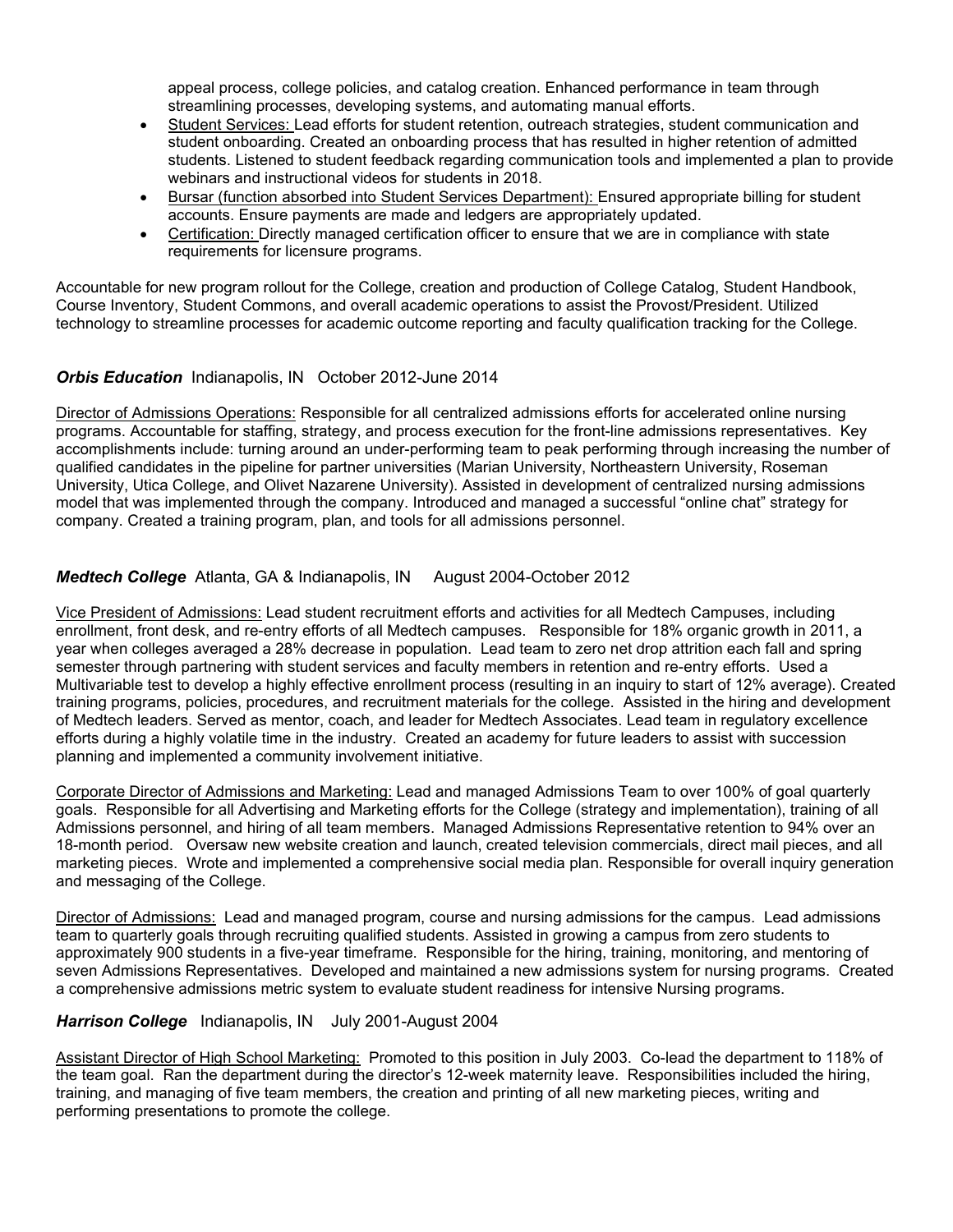High School Marketing Specialist:

Responsible for the recruitment of qualified students through delivering classroom presentations, creating marketing pieces, and establishing relationships with high school personnel. Achieved at least 110% of every goal.

# **Teaching/Faculty Experience**

#### *Indy Reads* August 2018 – Present

Adult Literacy Tutor: Trained in adult literacy techniques and methods to support teaching reaching and comprehension growth. Spend two hours each week working with adult students.

#### *American College of Education* Present

Course Author: Writing and recording presentations for *GE4003 Critical Reflection and Self-Assessment,* a bachelors-level course designed to help learners with employability skills.

#### *Antonelli College* January 2013- May 2013

Adjunct Faculty: Taught management course to diverse students in an online environment.

#### *University of Phoenix/Axia College* December 2007-January 2013

Adjunct Faculty: Taught Business/Management classes to diverse student population. Responsible for online classroom management, meeting course guidelines/objectives, retention of students, and fair grading practices.

#### *Medtech College* August 2008 – August 2010

Instructor: Taught College Mathematics and Accounting classes to diverse student populations. Responsible for lessonplanning, grade keeping, and instructional delivery in a classroom setting.

# **Publications**

Hinshaw, S. (2019, December 2). Responding to toxic leadership: Six practical approaches. *Academic Scholar.*  https://www.academic-leader.com/topics/leadership/how-to-respond-to-toxic-leadership-six-practical-approaches

Hinshaw, S. (2019, December 10). Advocating for online education: Yes, this is still needed. *OLC Insights.*  https://onlinelearningconsortium.org/advocating-for-online-education-yes-this-is-still-needed/

Hinshaw, S. (2020, February 14). Why learning about toxic leadership can help your leadership practice and knowledge. *Faculty Focus.* https://www.facultyfocus.com/articles/academic-leadership/learning-about-toxic-leadership/

Hinshaw, S. (2020, October 9). Learning about the true power of leadership by comparing servant leadership to toxic leadership. *Faculty Focus.* https://www.facultyfocus.com/articles/academic-leadership/learning-about-the-true-power-ofleadership-by-comparing-servant-leadership-to-toxic-leadership/

Hinshaw, S. & Ernst, B. (2019, September 22). Student success coaches for online learners*. American Association of Collegiate Registrars and Admissions Officers (AACRAO)*. https://www.aacrao.org/resources/newsletters-blogs/aacraoconnect/article/student-success-coaches-for-online-learners

Hinshaw, S., & Landry, S. (2019, August 12). How student voice can drive a culture of continuous improvement. *Evolllution*. https://evolllution.com/attracting-students/customer\_service/new-years-resolutions-how-toshow-students-youre-listening/

Hinshaw, S. & Witherspoon, A. (2020, April 15). COVID-19 calls for pivoting towards supporting partners and students. *Evolllution.* https://evolllution.com/managing-institution/operations\_efficiency/covid-19-calls-for-pivoting-towardssupporting-partners-and-students/

# **Presentations**

Hinshaw, S. (2009) *How to Build a Peak-Performing Admissions Team.* Washington, D.C.: Career College Association Annual Conference.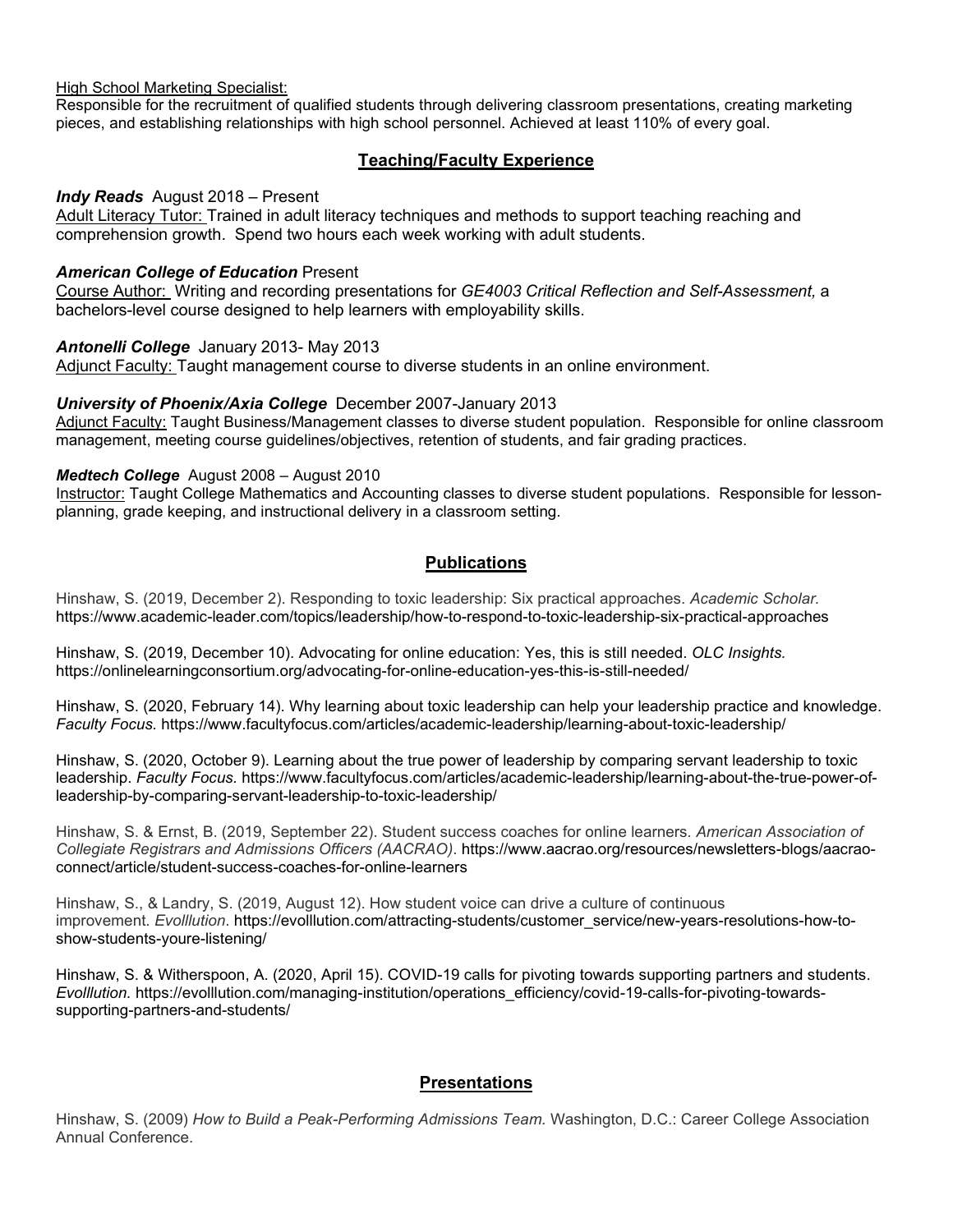Hinshaw, S. (2010) *How to Build a Peak-Performing Admissions Team.* Washington, D.C.: Career College Association Annual Conference.

Hinshaw, S. (2019, May). *Improving Your Institution's Tune Through Badging*. Nashville, TN: United States Distance Learning Association (USDLA) Annual Conference.

Hinshaw, S. (2019, October 5). *Protecting Your Culture Through Understanding Toxic Leadership*. St. Louis, MO: Leadership in Higher Education Annual Conference.

Hinshaw, S. (2019, October 22) *An Overview of Toxic Leadership and Its Impacts.* Chicago, IL: American College of Education Alumni Event.

Hinshaw, S. (2020, February 25). *Improving Your Leadership Through Understanding Negative and Toxic Leadership.* Magna Publications Online Seminar (Invited Presentation).

Hinshaw, S. (2020, May 28). *Find Your Position of Power when Addressing Toxic Leadership.* Academic Impressions Women's Leadership in Higher Education Program. https://www.academicimpressions.com/product/0520-toxicleadership/

Hinshaw. S. (2020, July 22). *Protecting Innovation Through Understanding Toxic Leadership.* Chicago, IL: Online Learning Consortium (OLC) Innovate Conference.

Hinshaw, S. (2020, September 17). Communication Strategies to Confront Toxicity in the Workplace. Academic Impressions Online Workshop. https://www.academicimpressions.com/communication-strategies-to-confront-toxicity-inthe-workplace/

Hinshaw, S. (2020, October- December). *Protecting Your Culture Through Understanding Toxic Leadership*. Online Leadership in Higher Education Annual Conference.

Hinshaw. S. (2020, October 20). *Advanced Leadership Philosophies: Contrasting Servant Leadership and Toxic Leadership.* Magna Publications Online Seminar (Invited Presentation).

Hinshaw, S. (2020, November 10). *Servant leadership during times of uncertainty.* Online Learning Consortium (OLC) Accelerate Conference.

Hinshaw, S. (2021, May). *Protecting Your Culture Through Understanding Toxic Leadership.* Scottsdale, AZ: The Chair Academy Annual Conference (Invited Presentation).

Hinshaw, S., & Ernst, B. (2019, November 6). *Increasing Persistence and Retention & Decreasing Melt: The Online Student Success Coach Model*. Dallas, Texas: American Association of Collegiate Registrars and Admissions Officers (AACRAO) Strategic Enrollment Management Conference.

Hinshaw, S. & Landry, S. (2019, May). *Ringing in the New Year with Continuous Improvement*. Nashville, TN: United States Distance Learning Association (USDLA) Annual Conference.

Hinshaw, S. & Pelham, N. (2020, October-December). *If you build it they will come: Leadership development.* Online Leadership in Higher Education Annual Conference.

Hinshaw, S. & Pelham, N. (2020, November 9). *Cultivating leaders: If you build it, they will come.* Online Learning Consortium (OLC) Accelerate Conference.

Hinshaw, S., McKay, C., Hamlett, T., & Johnson (E.) (2020, July 23). *Leading in Online Learning Environments: A Conversation About Challenges and Solutions.* Chicago, IL: Online Learning Consortium (OLC) Innovate Conference.

Poulin, R., Dowd, C., Hinshaw, S., Betts, K., Pedersen. K. (2019, November 19). *Accreditation Workshop for Online Leaders.* Orlando, FL: Online Learning Consortium (OLC) Accelerate Conference.

Underwood, J., Eberhardt, M., Forder, M., Suarez-Grant, J., & Hinshaw, S. (2020, June) *Diversity, Equity, and Inclusion in Online Course Design and Delivery.* Chicago, IL: Online Learning Consortium (OLC) Innovate Conference.